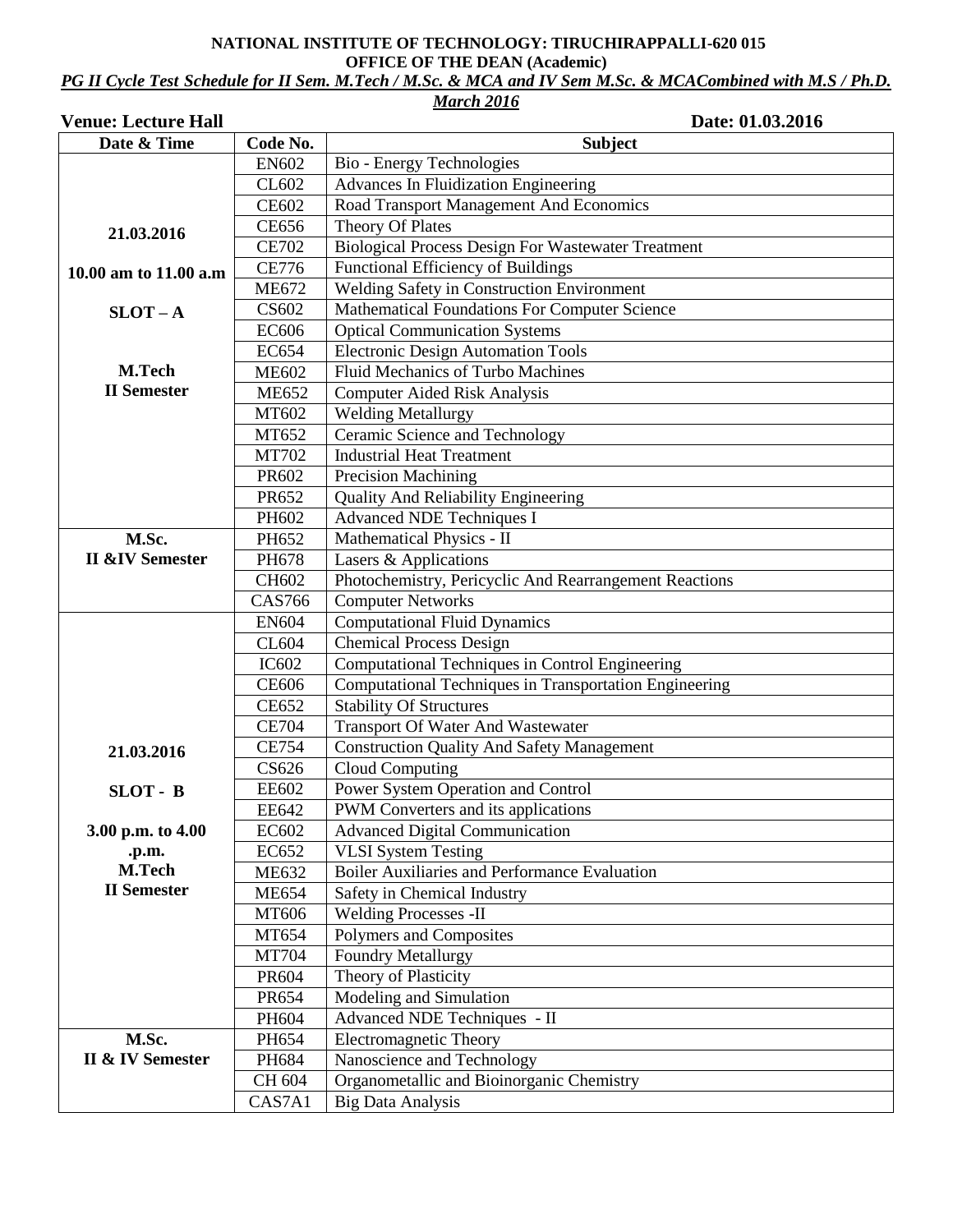|                                                                     | <b>EN606</b>                                     | Wind Energy and Hydro Power System                             |  |  |  |  |  |
|---------------------------------------------------------------------|--------------------------------------------------|----------------------------------------------------------------|--|--|--|--|--|
|                                                                     | CL606                                            | <b>Advanced Transport Phenomena</b>                            |  |  |  |  |  |
| 22.03.2016                                                          | <b>IC604</b>                                     | <b>Industrial Instrumentation</b>                              |  |  |  |  |  |
|                                                                     | <b>CE604</b>                                     | <b>Transportation Planning</b>                                 |  |  |  |  |  |
| 10.00 am to 11.00                                                   | <b>CE654</b>                                     | <b>Finite Element Methods</b>                                  |  |  |  |  |  |
| a.m.                                                                | <b>CE706</b>                                     | Air Quality Management                                         |  |  |  |  |  |
|                                                                     | <b>CE756</b>                                     | Organizational Behavior                                        |  |  |  |  |  |
|                                                                     | CS652                                            | <b>Network Security</b>                                        |  |  |  |  |  |
|                                                                     | <b>EE606</b>                                     | <b>Flexible AC Transmission Systems</b>                        |  |  |  |  |  |
| SLOT - C                                                            | <b>EE654</b>                                     | <b>Power Electronic Drives</b>                                 |  |  |  |  |  |
|                                                                     | <b>EC604</b>                                     | <b>Broadband Wireless Technologies</b>                         |  |  |  |  |  |
|                                                                     | <b>ME604</b>                                     | Heat Transfer Equipment Design                                 |  |  |  |  |  |
|                                                                     | <b>ME656</b>                                     | Fire Engineering and Explosion Control                         |  |  |  |  |  |
| M.Tech                                                              | MT604                                            | Welding Codes and Standards                                    |  |  |  |  |  |
| <b>II</b> Semester                                                  | MT656                                            | <b>Metallic Materials</b>                                      |  |  |  |  |  |
|                                                                     | MT706                                            | <b>Metal Forming</b>                                           |  |  |  |  |  |
|                                                                     | PR606                                            | <b>Flexible Manufacturing System</b>                           |  |  |  |  |  |
|                                                                     | PR656                                            | Supply Chain Management                                        |  |  |  |  |  |
| M.Sc.                                                               | PH656                                            | <b>Statistical Mechanics</b>                                   |  |  |  |  |  |
| <b>II</b> Semester                                                  | CH606                                            | Thermodynamics, Electrochemistry and Kinetics                  |  |  |  |  |  |
|                                                                     | <b>CAS762</b>                                    | <b>Fundamentals of Parallel Programming</b>                    |  |  |  |  |  |
|                                                                     | EN612                                            | Batteries and fuels cells                                      |  |  |  |  |  |
|                                                                     | CL623                                            | <b>Computational fluid Dynamics</b>                            |  |  |  |  |  |
| 22.03.2016                                                          | CL662                                            | <b>Chemical Process Flow Sheeting</b>                          |  |  |  |  |  |
|                                                                     | <b>CE713</b>                                     | Environmental Impact Assessment (TEM / Envi. Engg)             |  |  |  |  |  |
| 3.00 p.m. to 4.00.p.m                                               | Construction Methods & Equipment<br><b>CE752</b> |                                                                |  |  |  |  |  |
|                                                                     | <b>CS606</b>                                     | <b>Advance Database Management System</b>                      |  |  |  |  |  |
| <b>Switched Mode Power Conversion</b><br><b>EE652</b><br>$SLOT - D$ |                                                  |                                                                |  |  |  |  |  |
|                                                                     | <b>EC702</b>                                     | DSP Architecture (Comm.Sysm / VLSI Systems)                    |  |  |  |  |  |
| M.Tech<br><b>II</b> Semester                                        | <b>ME606</b>                                     | <b>Computational Fluid Dynamics</b>                            |  |  |  |  |  |
|                                                                     | <b>ME673</b><br>Human factors Engineering        |                                                                |  |  |  |  |  |
|                                                                     | MT624                                            | Non Destructive Testing (Welding / Mat.Sci. Engg / Indus.mett) |  |  |  |  |  |
|                                                                     | PR611                                            | Modeling of Manufacturing Processes                            |  |  |  |  |  |
|                                                                     | PH612                                            | <b>Fabrication Technology</b>                                  |  |  |  |  |  |
| M.Sc.                                                               | PH658                                            | Instrumentation                                                |  |  |  |  |  |
| <b>II</b> Semester                                                  | <b>CH608</b>                                     | Molecular Spectroscopy                                         |  |  |  |  |  |
|                                                                     | <b>CAS768</b>                                    | Computer Graphics Multimedia                                   |  |  |  |  |  |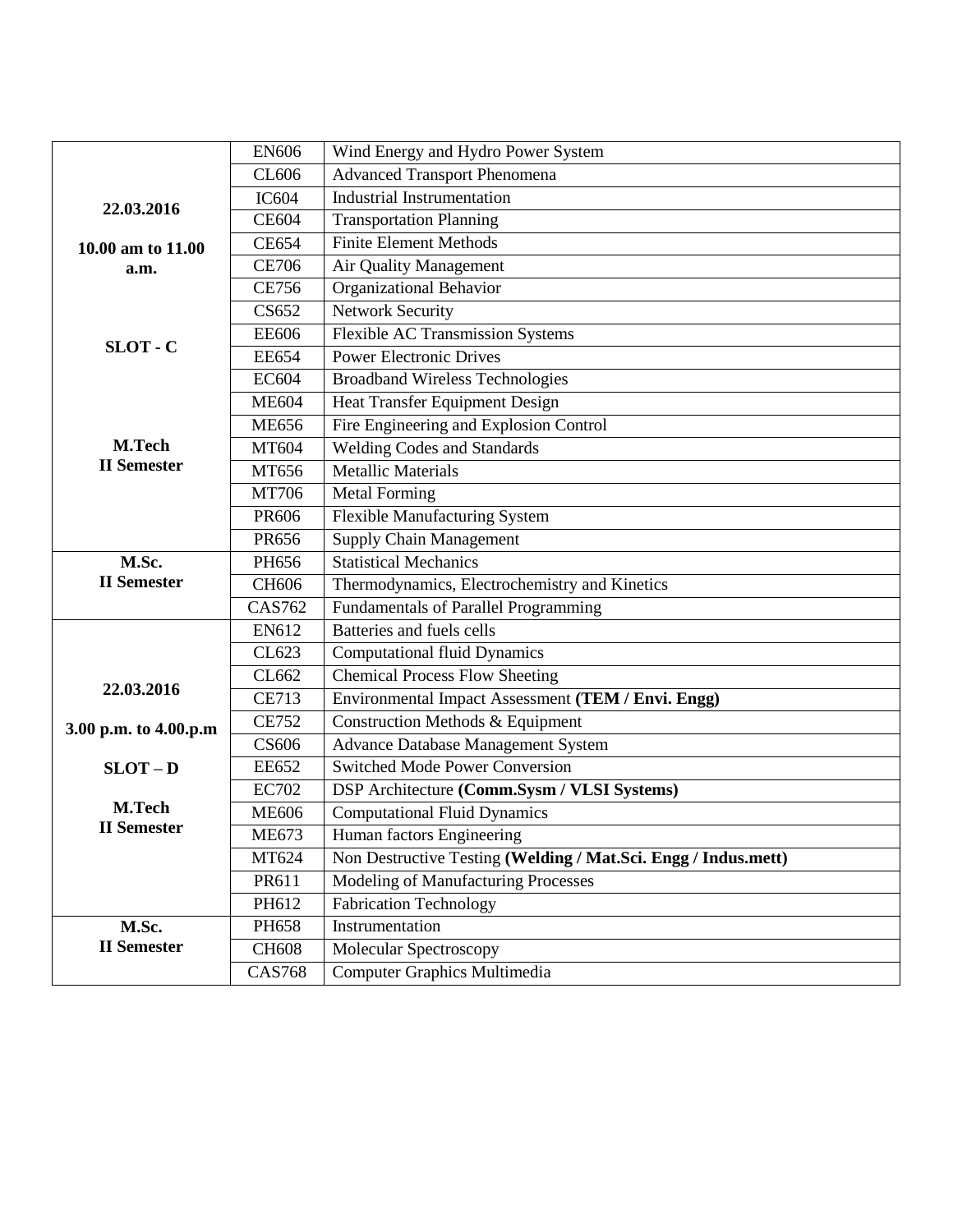|                        | EN616         | <b>Direct Energy Conversion</b>                                               |  |  |  |  |  |  |  |
|------------------------|---------------|-------------------------------------------------------------------------------|--|--|--|--|--|--|--|
|                        | EN614         | Design of Heat Transfer Equipment                                             |  |  |  |  |  |  |  |
|                        | CL620         | Pinch Analysis and Heat Exchange Network Design                               |  |  |  |  |  |  |  |
|                        | <b>IC668</b>  | System Identification and Adaptive Control                                    |  |  |  |  |  |  |  |
|                        | <b>CE616</b>  | <b>Traffic Flow Theory</b>                                                    |  |  |  |  |  |  |  |
| 23.03.2016             | CE671         | Seismic Design of Structures                                                  |  |  |  |  |  |  |  |
|                        | <b>CE720</b>  | Process Chemistry for Water and Wastewater Treatment                          |  |  |  |  |  |  |  |
| 10.00 am to 11.00      | PR656         | Supply Chain Management                                                       |  |  |  |  |  |  |  |
| a.m.                   | CS 604        | Service Oriented Architecture and web Security                                |  |  |  |  |  |  |  |
|                        | <b>EE627</b>  | Computer Relaying and Wide Area Measurement Systems                           |  |  |  |  |  |  |  |
| $SLOT - E$             | <b>EE656</b>  | Microcontroller Applications in Power Electronics                             |  |  |  |  |  |  |  |
|                        | <b>EC715</b>  | <b>Electromagnetic Metamaterials</b>                                          |  |  |  |  |  |  |  |
| M.Tech                 | <b>EC808</b>  | <b>Low Power VLSI Circuits</b>                                                |  |  |  |  |  |  |  |
| <b>II</b> Semester     | <b>ME635</b>  | Analysis of Thermal Power Cycles                                              |  |  |  |  |  |  |  |
|                        | <b>ME674</b>  | <b>Electrical Safety</b>                                                      |  |  |  |  |  |  |  |
|                        | MT665         | Manufacturing Processes (Mat. Sci.Engg)                                       |  |  |  |  |  |  |  |
|                        | MT612         | Mechanical Behavior of Materials (Indus. Mett)                                |  |  |  |  |  |  |  |
|                        | MT616         | <b>Welding Application Technology (Welding)</b>                               |  |  |  |  |  |  |  |
|                        | PR613         | <b>Heat Treatment</b>                                                         |  |  |  |  |  |  |  |
|                        | PR670         | Work Design and Ergonomics                                                    |  |  |  |  |  |  |  |
| M.Sc.                  | PH 614        | Fracture Mechanics and failures of Materials                                  |  |  |  |  |  |  |  |
| <b>II</b> Semester     | PH618         | Electrical, Magnetic and Optoelectronic Materials                             |  |  |  |  |  |  |  |
|                        | CH 616        | Computational Methods in Chemistry                                            |  |  |  |  |  |  |  |
|                        | <b>CAS764</b> | Data Mining                                                                   |  |  |  |  |  |  |  |
|                        | <b>EN620</b>  | Optimum Utilization of Heat and Power                                         |  |  |  |  |  |  |  |
|                        | CL619         | Fuel Cell Technology                                                          |  |  |  |  |  |  |  |
|                        | IC673         | Real-Time and Embedded Systems                                                |  |  |  |  |  |  |  |
| 23.03.2016             | CE619         | <b>Transportation Systems</b>                                                 |  |  |  |  |  |  |  |
|                        | <b>CE715</b>  | <b>Contaminant Transport Modeling</b>                                         |  |  |  |  |  |  |  |
| $SLOT - F$             | CE679         | Forensic Engineering and Rehabilitation of Structures                         |  |  |  |  |  |  |  |
|                        | <b>CE770</b>  | Disaster Mitigation and Management                                            |  |  |  |  |  |  |  |
| 3.00 p.m. to 4.00 p.m. | <b>ME673</b>  | Non Destructive Evaluation                                                    |  |  |  |  |  |  |  |
|                        | <b>EE635</b>  | <b>Energy Auditing and Management</b>                                         |  |  |  |  |  |  |  |
|                        | <b>EE637</b>  | Principles of VLSI Design (P.S / P.E)                                         |  |  |  |  |  |  |  |
| <b>M.Tech</b>          | <b>EC804</b>  | Cognitive Radio (Comm. Sys / VLSI Systems)                                    |  |  |  |  |  |  |  |
| <b>II</b> Semester     | <b>ME643</b>  | <b>Advanced IC Engines</b>                                                    |  |  |  |  |  |  |  |
|                        | <b>ME671</b>  | <b>Environmental Pollution Control</b>                                        |  |  |  |  |  |  |  |
|                        | MT622         | Developments in iron and steel Making (Welding / Mat. Sci.Engg / Indus. Mett) |  |  |  |  |  |  |  |
|                        | PR615         | Lasers in Manufacturing                                                       |  |  |  |  |  |  |  |
|                        | PR672         | Project Management                                                            |  |  |  |  |  |  |  |
|                        | PH674         | <b>Computational Techniques</b>                                               |  |  |  |  |  |  |  |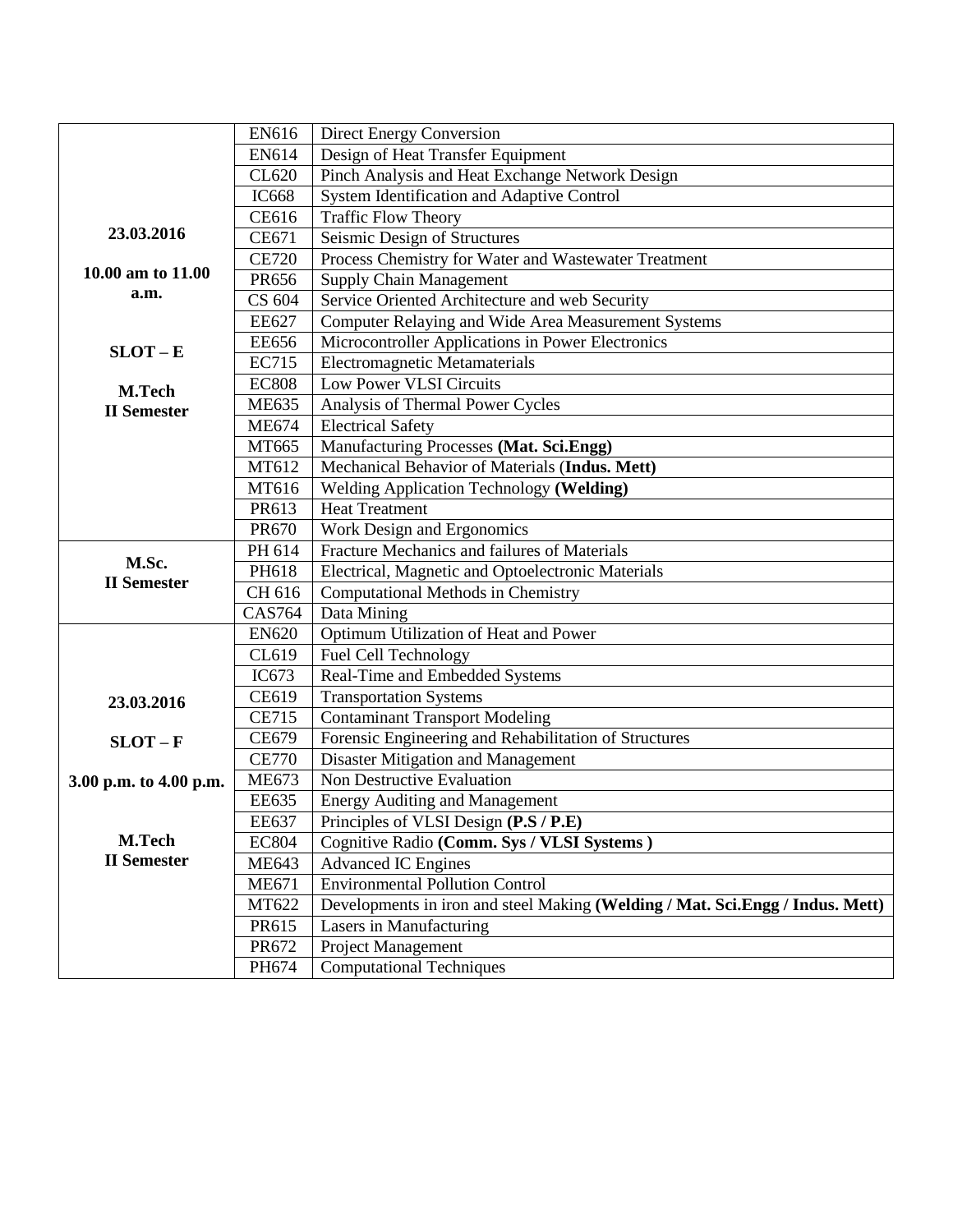|                         | CL624        | <b>Process Optimization</b>                                          |  |  |  |  |  |
|-------------------------|--------------|----------------------------------------------------------------------|--|--|--|--|--|
|                         | HM712        | Human Resource Management                                            |  |  |  |  |  |
| 24.03.2016              | HM711        | <b>Technical Communication</b>                                       |  |  |  |  |  |
|                         | CE615        | Bridge Engineering (TEM / Stru. Engg)                                |  |  |  |  |  |
| 10.00 a.m. to11.00 a.m. | <b>CE712</b> | <b>Industrial Wastewater Management</b>                              |  |  |  |  |  |
|                         | EE623        | Advanced Power System Protection (Cons. Tech. Mgmt. / P.S / P.E)     |  |  |  |  |  |
| SLOT - G                | CS616        | <b>Advanced Digital Design</b>                                       |  |  |  |  |  |
|                         | <b>EC705</b> | <b>Digital Image Processing</b>                                      |  |  |  |  |  |
| <b>M.Tech</b>           | EC814        | <b>Electronic Packaging</b>                                          |  |  |  |  |  |
| <b>II</b> Semester      | MT613        | Corrosion Engineering (Welding / Mat. Sci.Engg / Indus. Mett)        |  |  |  |  |  |
|                         | PR617        | Manufacturing of Non-Metallic Products                               |  |  |  |  |  |
|                         | PR673        | <b>Financial Management</b>                                          |  |  |  |  |  |
| $SLOT-H$                | EC656        | Design with ASICs                                                    |  |  |  |  |  |
|                         | <b>MT668</b> | Nanomaterials and Technology (Welding / Mat. Sci.Engg / Indus. Mett) |  |  |  |  |  |
| 24.03.2016              | PR632        | <b>Rapid Manufacturing</b>                                           |  |  |  |  |  |
|                         | PR669        | <b>Advanced Optimization Techniques</b>                              |  |  |  |  |  |
| 3.00 p.m. to 4.00 p.m.  | <b>PR679</b> | Product Life Cycle Management                                        |  |  |  |  |  |
|                         |              |                                                                      |  |  |  |  |  |
| M.Tech                  |              |                                                                      |  |  |  |  |  |
| <b>II</b> Semester      |              |                                                                      |  |  |  |  |  |
|                         |              |                                                                      |  |  |  |  |  |

**Dy. Registrar (Academic)**

Cc:

All HODs, All Department Notice Boards, PG Hostel (Notice Boards) L.H Complex and file. Copy submitted to the Director for kind information.